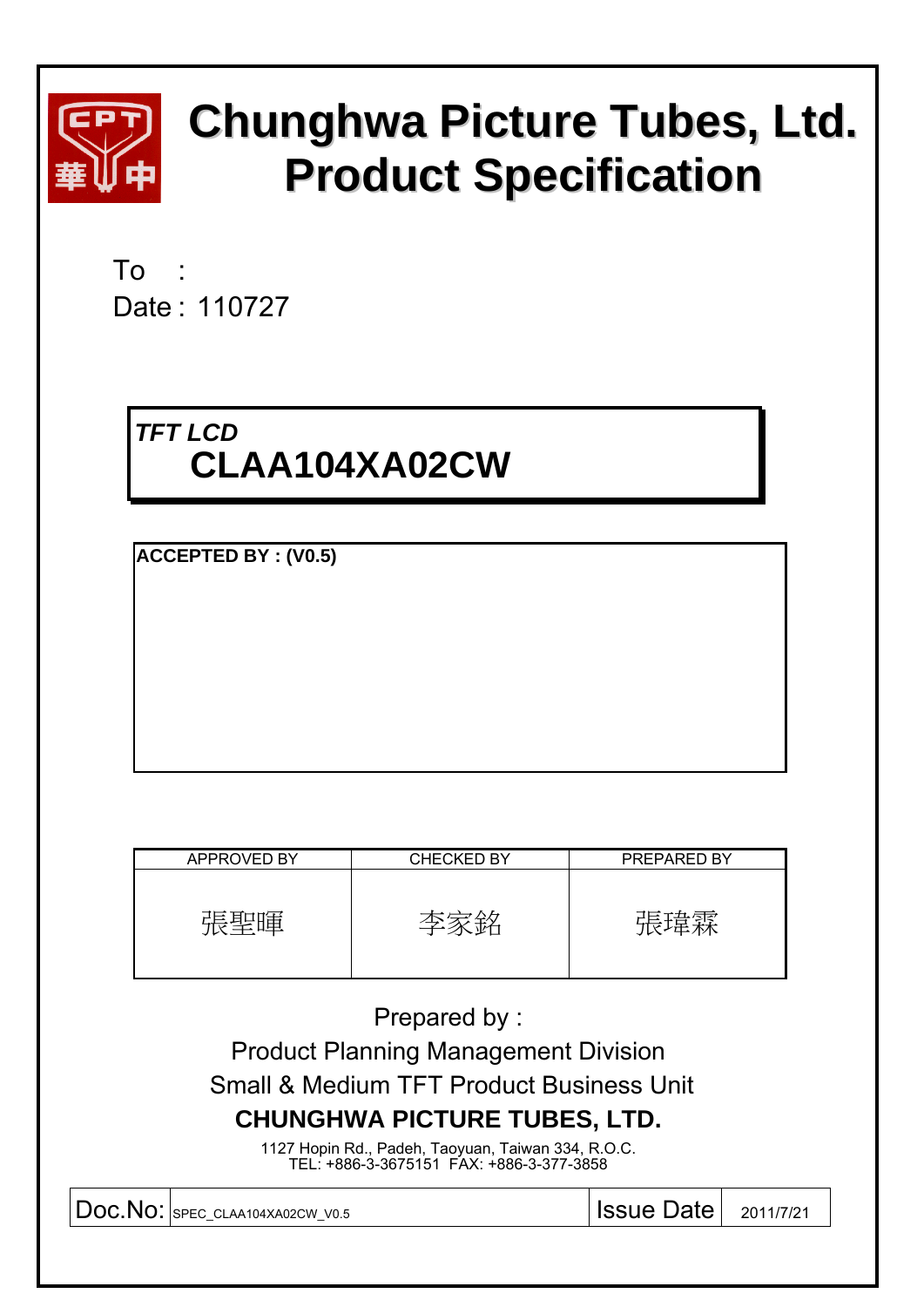### **REVISION STATUS**

| Revision<br>Notice | Description                | Page           | Rev. Date  |
|--------------------|----------------------------|----------------|------------|
| Ver. 0.0           | First revision (Tentative) | $\blacksquare$ | 2010.11.12 |
| Ver. 0.1           | Revise NTSC                | 11             | 2010.11.29 |
|                    | Revise Image Sticking      | 16             | 2010.11.29 |
| Ver. 0.2           | MECHANICAL DIMENSION       | 13             | 2011.01.24 |
| Ver. 0.3           | <b>NTSC</b>                | 14             | 2011.02.10 |
| Ver. 0.4           | Luminance                  | 14             | 2011.05.17 |
| Ver. 0.5           | <b>MTBF</b>                | 16             | 2011.07.21 |
|                    | Weight                     | 4              | 2011.07.21 |
|                    | <b>Color Coordinate</b>    | 14             | 2011.07.21 |
|                    |                            |                |            |
|                    |                            |                |            |
|                    |                            |                |            |
|                    |                            |                |            |
|                    |                            |                |            |
|                    |                            |                |            |
|                    |                            |                |            |
|                    |                            |                |            |
|                    |                            |                |            |
|                    |                            |                |            |
|                    |                            |                |            |
|                    |                            |                |            |
|                    |                            |                |            |
|                    |                            |                |            |
|                    |                            |                |            |
|                    |                            |                |            |
|                    |                            |                |            |
|                    |                            |                |            |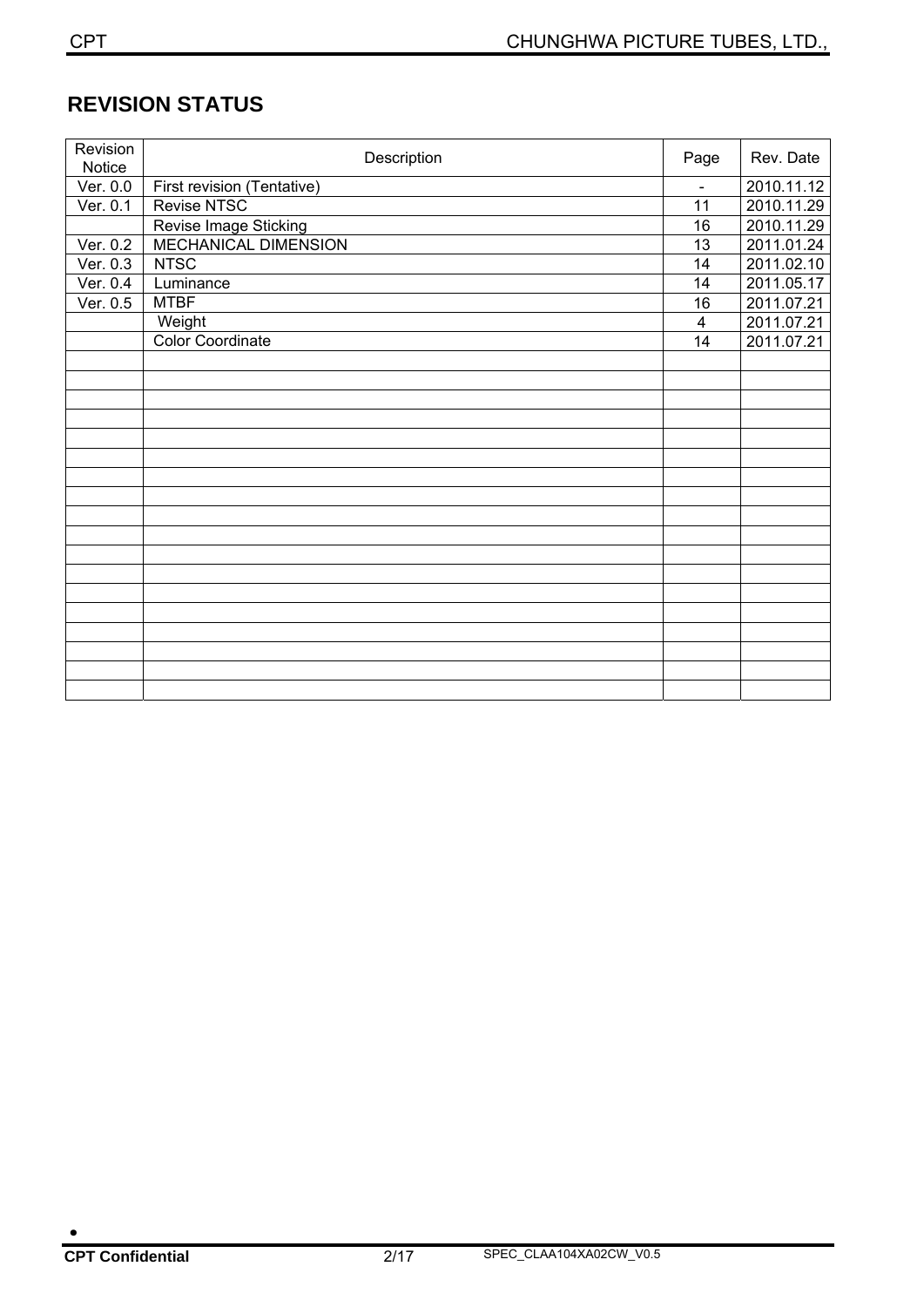### **CONTENTS**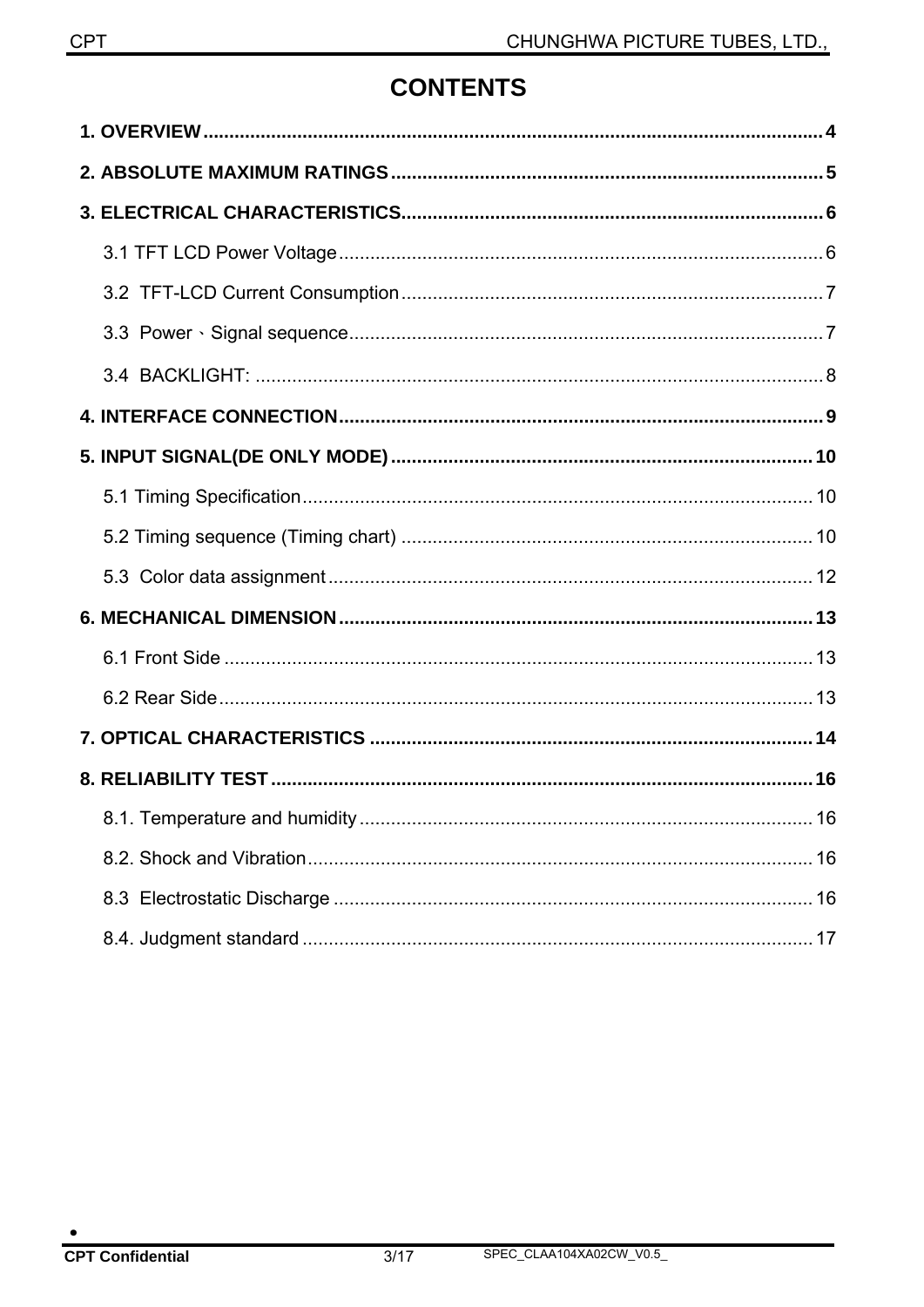#### **1. OVERVIEW**

CLAA104XA02CW is 10.4" color TFT-LCD (Thin Film Transistor Liquid Crystal Display) module composed of LCD panel, driver ICs, control circuit, and backlight.

The 10.4" screen produces a high resolution image that is composed of 1024×768 pixel elements in a stripe arrangement. Display 262K colors by 6 Bit R.G.B signal input.

General specification are summarized in the following table:

| <b>ITEM</b>                       | <b>SPECIFICATION</b>                                 |
|-----------------------------------|------------------------------------------------------|
| <b>Panel Size</b>                 | 10.4 inch(panel diagonal)                            |
| Display Area (mm)                 | 211.2(H)×158.4(V) (10.4-inch diagonal)               |
| Number of Pixels                  | $1024(H) \times 3(RGB) \times 768(V)$                |
| Pixel Pitch (mm)                  | 0.20625 x0. 20625                                    |
| <b>Color Pixel Arrangement</b>    | <b>RGB</b> vertical stripe                           |
| Display Mode                      | Normally white                                       |
| Number of colors                  | 262,144                                              |
| Brightness( $cd/m2$ )             | 400(typ.)                                            |
| Response Time (Tr+Tf)             | 25 <sub>ms</sub>                                     |
| Module Size (mm)                  | 236(W)×174.3(H)×7.4(D) (with PWB and component)      |
| Viewin Angle(BL on, $CR \ge 10$ ) | 140 degree $(H)$ , 120 degree $(V)$                  |
| Power consumption $(W)$           | 4.3W                                                 |
| BL unit                           | LED                                                  |
| Electrical Interface(data)        | <b>LVDS</b>                                          |
| <b>Viewing Direction</b>          | 6 o'clock (Max contrast ratio, Gray Level Inversion) |
| Weight(g)                         | 385(g)                                               |
| <b>Surface Treament</b>           | Anti-Glare, Hardness: 3H                             |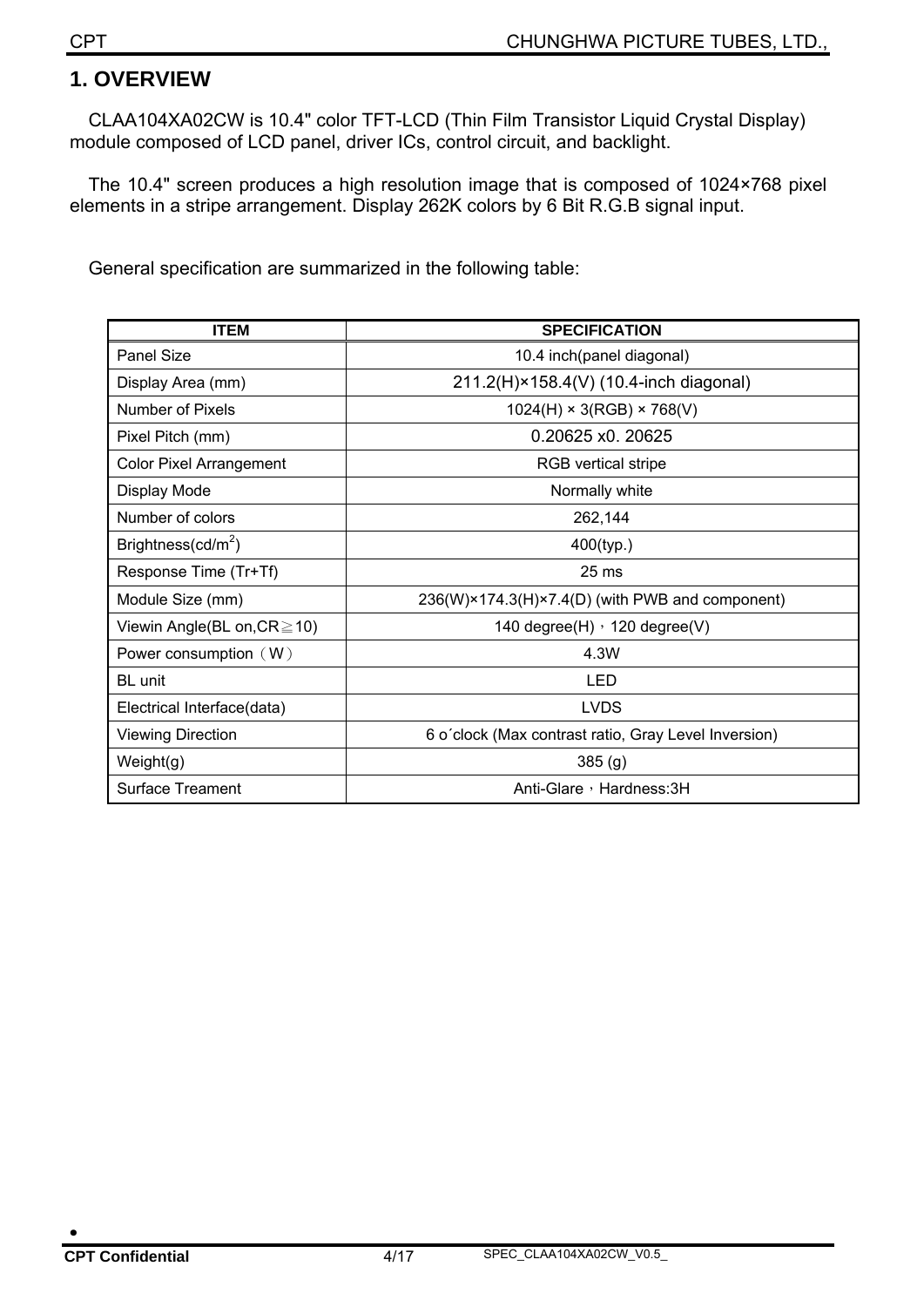### **2. ABSOLUTE MAXIMUM RATINGS**

The following are maximun values which, if exceeded, may cause faulty operation or damage to the unit.

| <b>ITEM</b>                  | <b>SYMBOL</b> | MIN.   | MAX.  | UNIT   | <b>NOTE</b> |
|------------------------------|---------------|--------|-------|--------|-------------|
| <b>Power Supply Voltage</b>  | Vcc           | $-0.3$ | 4.0   |        |             |
| <b>LED Supply Voltage</b>    | VLED          |        | 10.65 |        |             |
| <b>ICC Rush Current</b>      | <b>IRUSH</b>  |        |       |        | [Note 2]    |
| <b>Operation Temperature</b> | <b>OD</b>     | -20    | 70    |        | [Note 1]    |
| <b>Storage Temperature</b>   | sta           | -30    | 80    | $\sim$ | [Note 1]    |

【Note】

【Note1】If users use the product out off the environmemt operation range(temperature and humidity), it will concern for visual quality.

【Note2】The input pulse-current measurement system as below:



Control signal:High(+3.3V)→Low(GND)

Supply Voltage of rising time should be from R3 and C2 tune to 550 us.

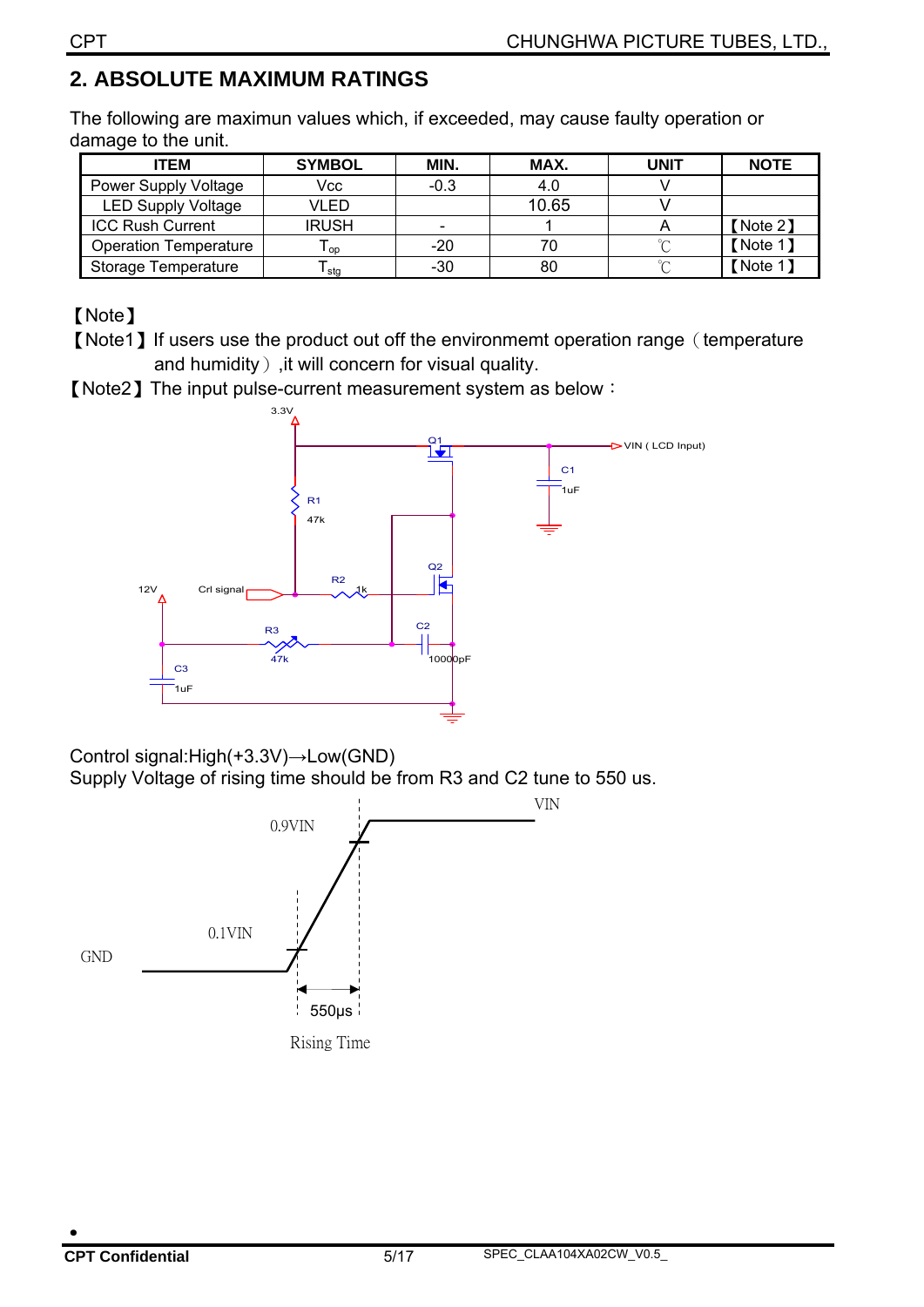#### **3. ELECTRICAL CHARACTERISTICS 3.1 TFT LCD Power Voltage**

|                              |                            |               |                              |                          |      |             | Ta=25 $°C$  |
|------------------------------|----------------------------|---------------|------------------------------|--------------------------|------|-------------|-------------|
|                              | <b>ITEM</b>                | <b>SYMBOL</b> | MIN.                         | TYP.                     | MAX. | <b>UNIT</b> | <b>NOTE</b> |
| Power Supply Voltage For LCD |                            | $V_{\rm CC}$  | 3.0                          | 3.3                      | 3.6  |             | [Note 1]    |
|                              | Common Mode Voltage        | VCM           | 1.08                         | 1.2                      | 1.32 |             | [Note 2]    |
| Logic Input Voltage          | Differential Input Voltage | VID.          | 250                          | 350                      | 450  | mV          | [Note 2]    |
| $(LVDS:IN+.IN-)$             | Threshold Voltage(high)    | VTH           | $\qquad \qquad \blacksquare$ | $\overline{\phantom{a}}$ | 100  | mV          | [Note 2]    |
|                              | Threshold Voltage(low)     | VTL           | $-100$                       | $\overline{\phantom{0}}$ |      | mV          | [Note 2]    |

Remarks :

【Note1】 VCC –dip condition:

- 1) When  $2.7 \text{ V} \leq \text{VCC} < 3.0 \text{ V} \cdot \text{td} \leq 10 \text{ms}.$
- 2)  $VCC > 3.0V$ , VCC-dip condition should be same as VCC-turn-on condition.



#### 【Note 2】LVDS signal

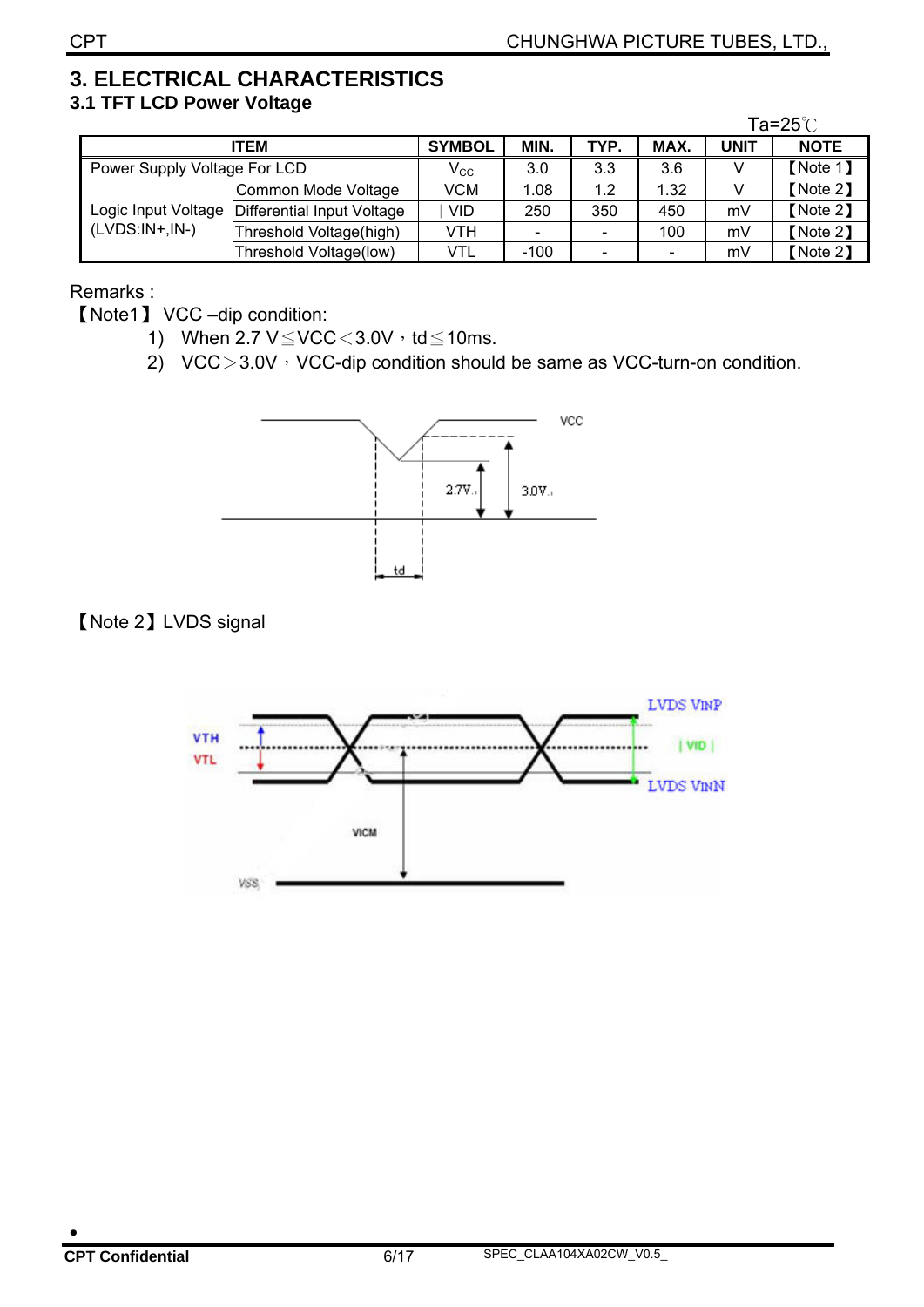#### **3.2 TFT-LCD Current Consumption**

| <b>ITEM</b>                          | <b>SYMBOL</b> | MIN.  | TVN | MAX. | <b>JNIT</b> | <b>NOTF</b> |  |
|--------------------------------------|---------------|-------|-----|------|-------------|-------------|--|
| $\cap$<br>. Power '<br>Current<br>ا. | Iсс           | $- -$ | 450 | 500  | mA          | Note1       |  |

#### $[Note1]$  (Frame rate = 60 Hz)

Typical: Under 64 gray pattern @ Vcc = 3.3 V Maximum: Under black pattern @ Vcc = 3.0 V





#### **3.3 Power**、**Signal sequence**



| $0.5 < t1 \leq 10$ ms | $200ms \leq t5$ |
|-----------------------|-----------------|
| $0<$ t2 $\leq$ 50ms   | 200ms≤t6        |
| $0<$ t $3\leq$ 50ms   | 200ms≤t7        |
| $0 < t$ 4 $\leq$ 10ms |                 |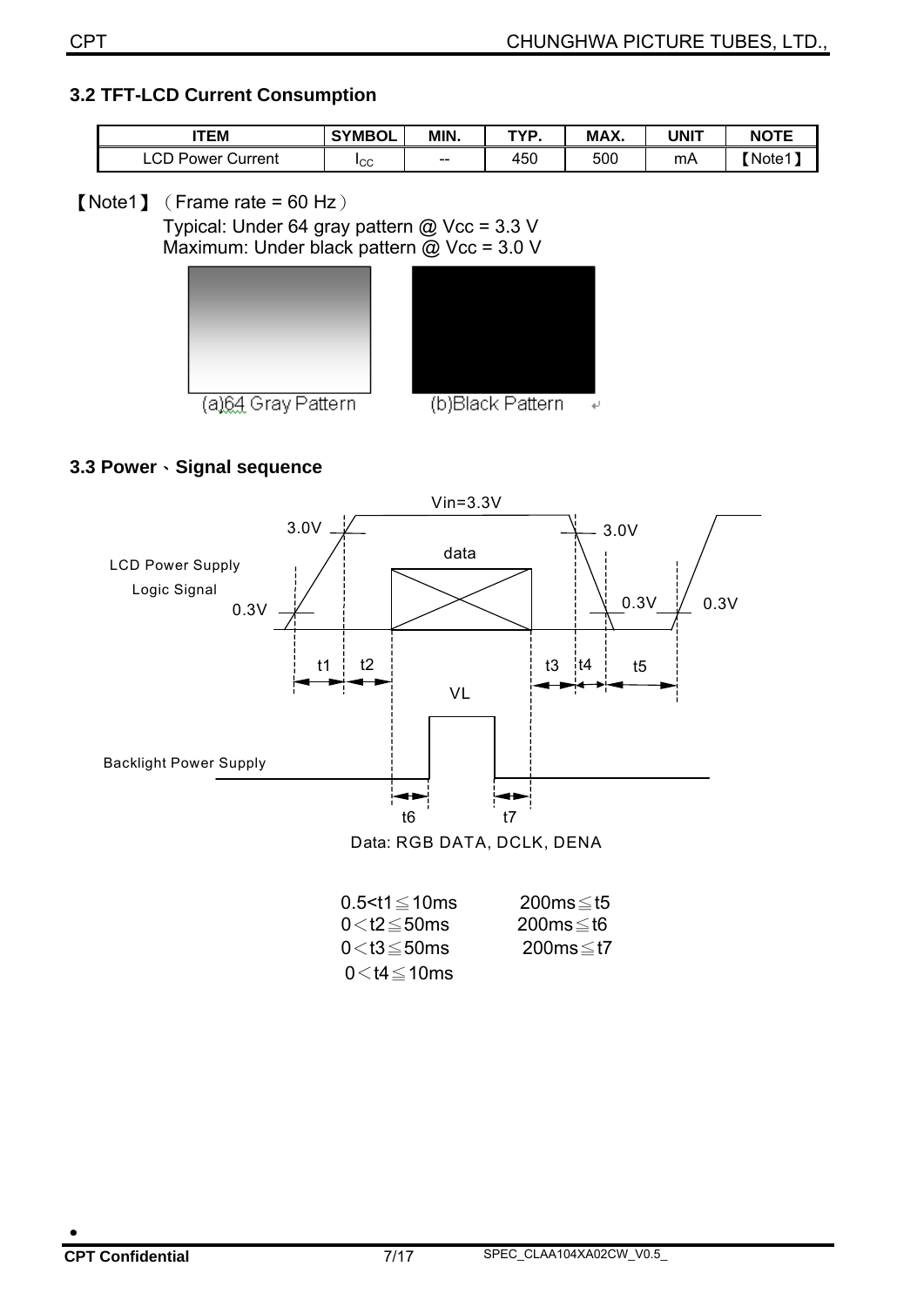#### 3.4 **BACKLIGHT:**

| <b>ITEM</b>         | <b>SYMBOL</b> | <b>CONDITION</b>                  | <b>MIN</b> | TYP   | <b>MAX</b> | UNIT | <b>REMARKS</b> |
|---------------------|---------------|-----------------------------------|------------|-------|------------|------|----------------|
| <b>LED</b> current  | IL            | $Ta=25^{\circ}C$<br>(20mA/serise) |            | 260   |            | mA   | Note 1,2       |
| LED voltage         | VL            | $Ta=25^{\circ}C$<br>(20mA/serise) | 8.85       | 9.6   | 10.65      | V    | Note 1,2       |
| Power consumption   | WL            | $Ta=25^{\circ}C$<br>(20mA/serise) |            | 2.496 |            | W    | Note 1,2       |
| <b>LED Lifetime</b> |               | Ta=25°C $\,$<br>IF=20mA           | 30000      |       |            | Hr   | Note 3,4,5     |

Remarks:

\*1)LED Circuit Diagram:



 $*2$ ) A : Anode(+), K : Cathode(-)

\*3) Suggestion: Using the constant current control to avoid the leakage light and brightness quality issue.

\*4) DEFINITION OF LED LIFETIME:LUMINANCE < INITIAL LUMINANCE 50%

\*5) If p Conditions : Pulse Width  $\leq$  10msec, Duty  $\leq$  1/10  $\circ$ 

One of every LED must be satisfied as below figure.

Forward Current vs.

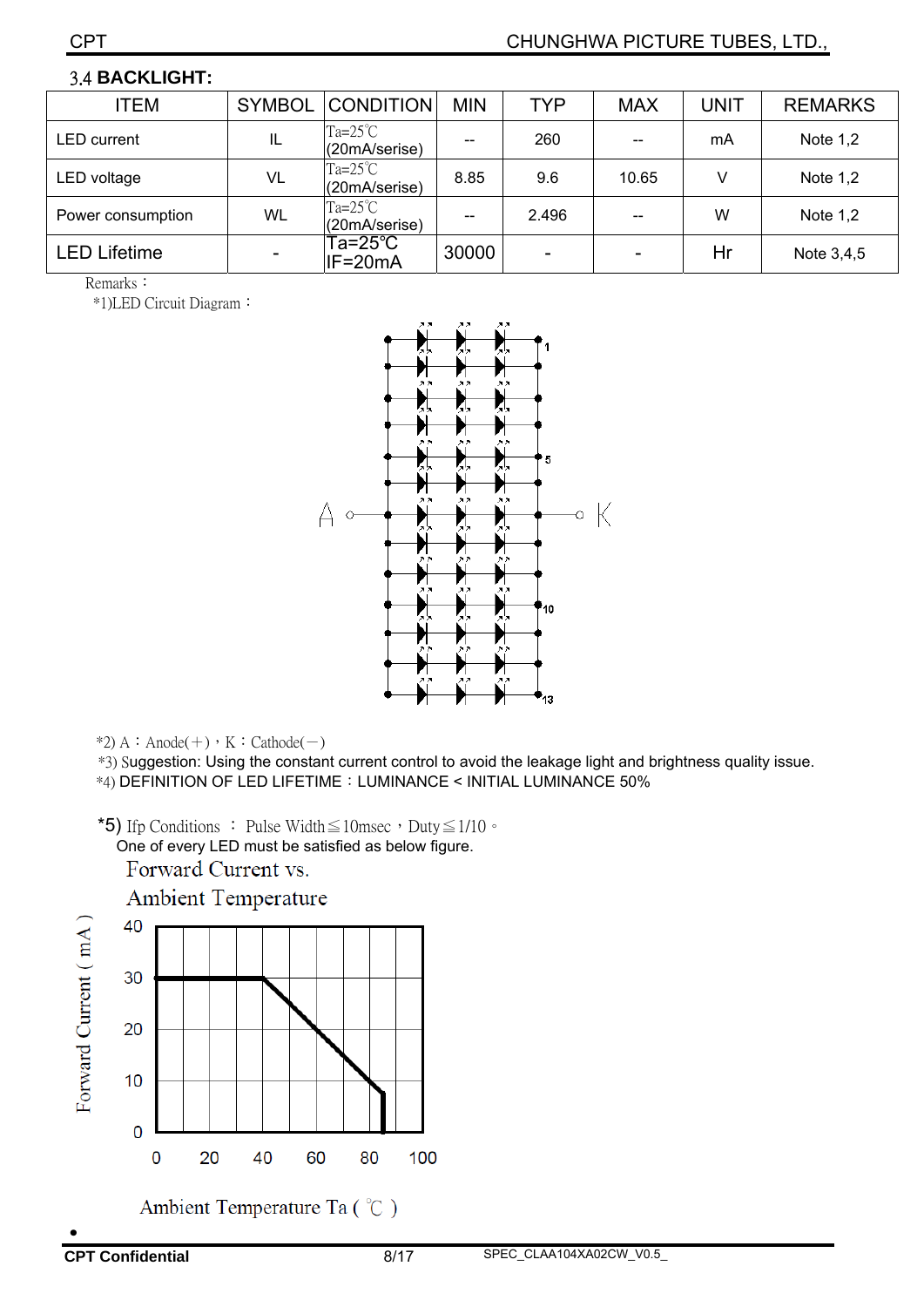#### **4. INTERFACE CONNECTION**

LCD connector (30pin): STARCONN, P/N: MSBK2407P30D or other of the same class

| Pin No.         | <b>SYMBOL</b>          | <b>FUNCTION</b>          |
|-----------------|------------------------|--------------------------|
| 1               | <b>GND</b>             | Ground                   |
| $\overline{2}$  | $V_{\rm CC}$           | +3.3V Power              |
| $\overline{3}$  | $V_{\rm CC}$           | +3.3V Power              |
| $\overline{4}$  | <b>NC</b>              | <b>NC</b>                |
| $\overline{5}$  | $\overline{\text{NC}}$ | $\overline{\text{NC}}$   |
| $\overline{6}$  | $\overline{\text{NC}}$ | $\overline{\text{NC}}$   |
| 7               | <b>GND</b>             | <b>GND</b>               |
| $\overline{8}$  | RXIN0-                 | LVDS Signal(-)-channel 0 |
| $\overline{9}$  | RXIN0+                 | LVDS Signal(+)-channel 0 |
| 10              | <b>GND</b>             | Ground                   |
| 11              | RXIN1-                 | LVDS Signal(-)-channel 1 |
| 12              | RXIN1+                 | LVDS Signal(+)-channel 1 |
| 13              | <b>GND</b>             | Ground                   |
| 14              | RXIN2-                 | LVDS Signal(-)-channel 2 |
| $\overline{15}$ | RXIN2+                 | LVDS Signal(+)-channel 2 |
| 16              | <b>GND</b>             | Ground                   |
| 17              | <b>RXCLKIN-</b>        | LVDS Clock Signal(-)     |
| 18              | RXCLKIN+               | LVDS Clock Signal(+)     |
| 19              | <b>GND</b>             | Ground                   |
| 20              | <b>NC</b>              | <b>NC</b>                |
| $\overline{21}$ | $\overline{\text{NC}}$ | $\overline{\text{NC}}$   |
| $\overline{22}$ | <b>GND</b>             | Ground                   |
| 23              | <b>GND</b>             | Ground                   |
| $\overline{24}$ | $\overline{\text{NC}}$ | $\overline{\text{NC}}$   |
| $\overline{25}$ | $\overline{\text{NC}}$ | $\overline{\text{NC}}$   |
| $\overline{26}$ | $\overline{\text{NC}}$ | $\overline{\text{NC}}$   |
| $\overline{27}$ | $\overline{\text{NC}}$ | $\overline{\text{NC}}$   |
| $\overline{28}$ | $\overline{\text{NC}}$ | $\overline{\text{NC}}$   |
| 29              | $\overline{\text{NC}}$ | $\overline{\text{NC}}$   |
| 30              | <b>NC</b>              | <b>NC</b>                |

#### 【Note】

- 1) GND Pin must be connected to ground. Don't be floating.
- 2) NC Pin must be floating.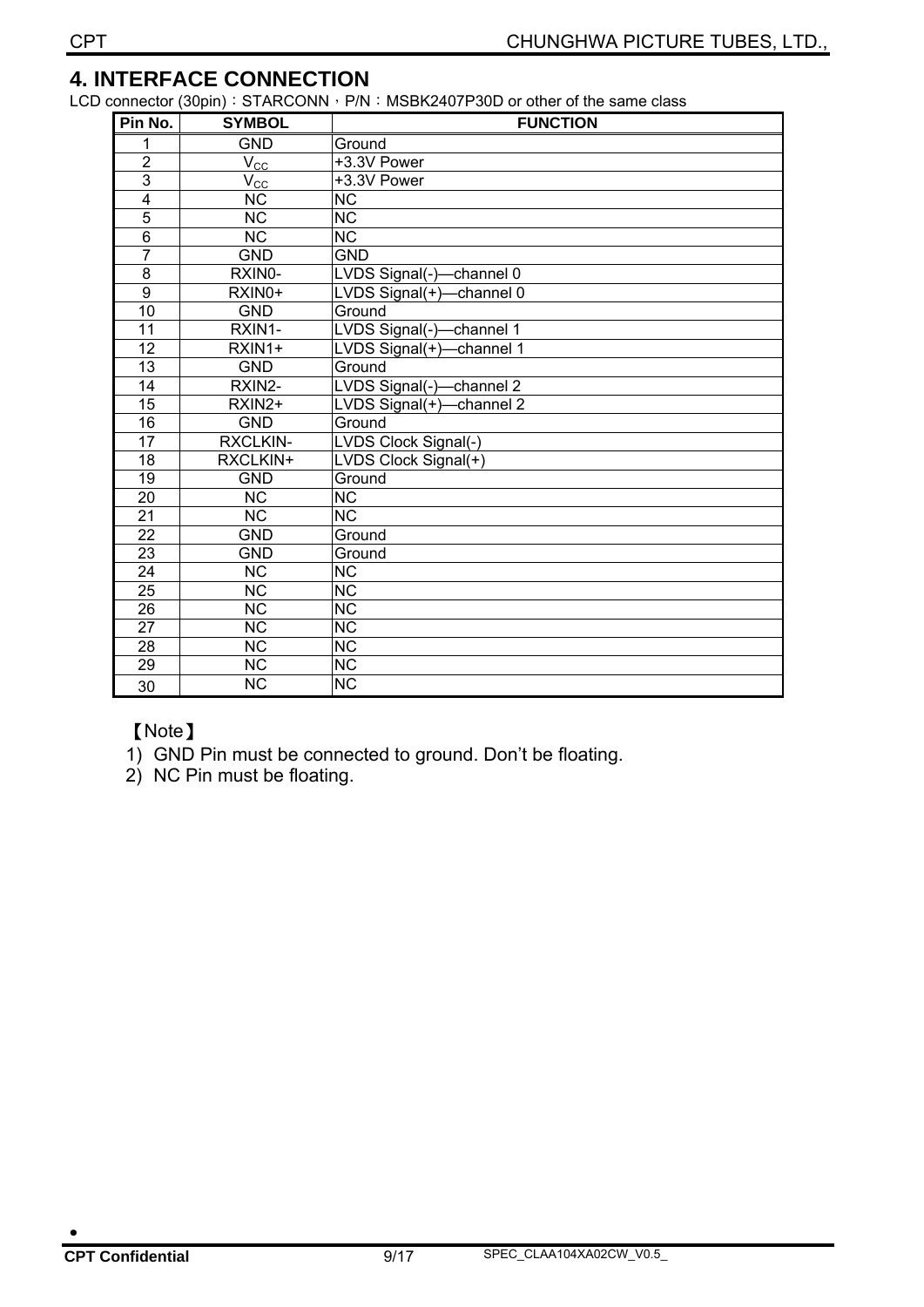### **5. INPUT SIGNAL(DE ONLY MODE)**

#### **ITEM** SYMBOL MIN. TYP. MAX. UNIT LVDS input LYDS input<br>signal sequence **CLK Frequency** | fCLKin | 51 | 65 | 71 | MHz Horizontal Period  $t_H$  | 1160 | 1344 | 1350 | tCLK Horizontal Horizontal Valid t<sub>HA</sub> 1024 tCLK<br>Horizontal Blank t<sub>HB</sub> 136 320 326 tCLK Horizontal Blank  $t_{\text{HB}}$  136 320 326 Frame |  $fV$  | 55 | 60 | 65 | Hz Vertical Period tV 790 806 810 tH Vertical Valid  $t_{VA}$  768  $t_H$ LCD input timing DENA Vertical Vertical Blank  $t_{VB}$  22 38 42  $t_{H}$

#### **5.1 Timing Specification**

#### **5.2 Timing sequence (Timing chart)**

5.2.1 Horizontal Timing Sequence

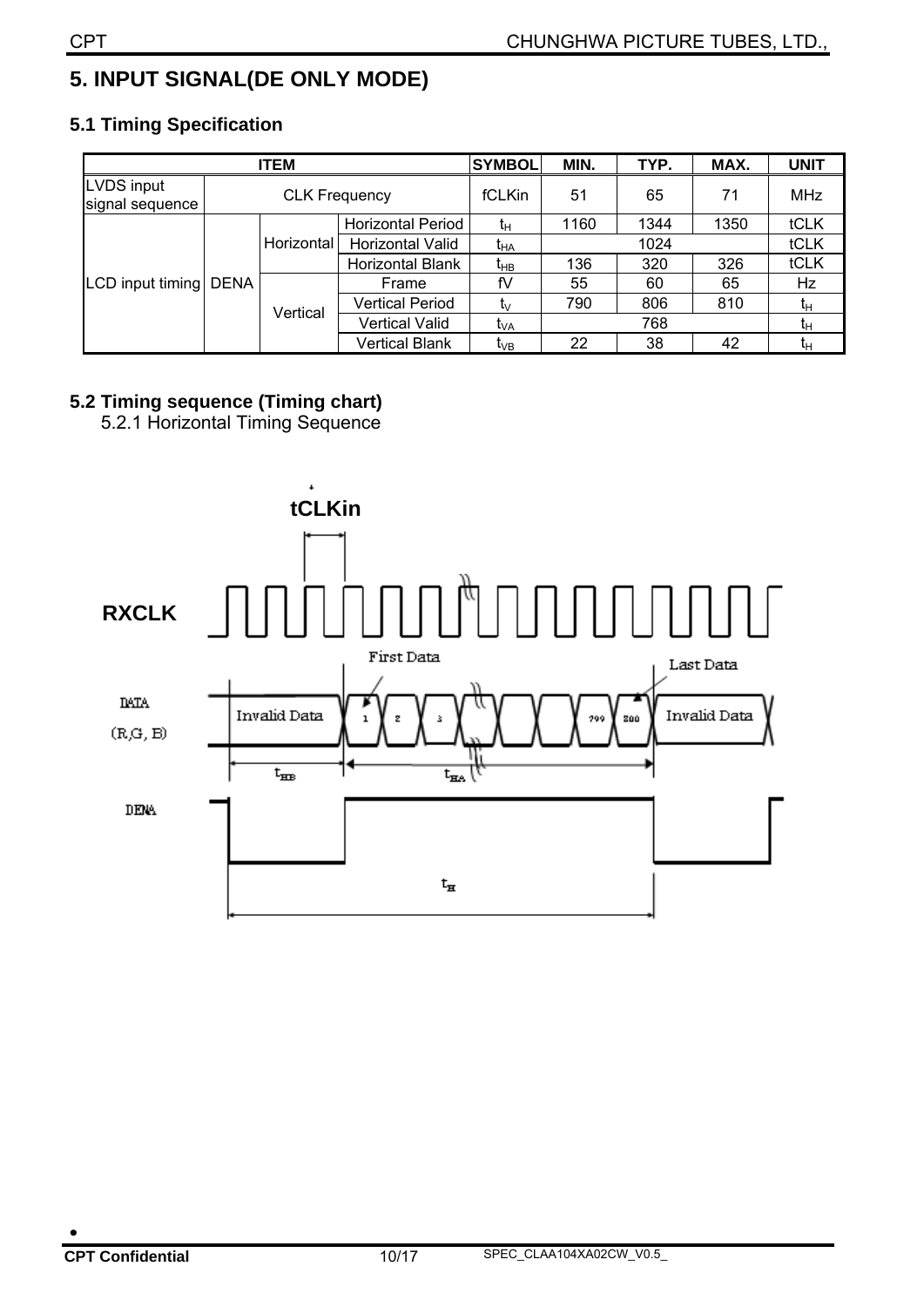#### 5.2.2 Vertical Timing Sequence

![](_page_10_Figure_2.jpeg)

#### 5.2.3 LVDS Input Data mapping

![](_page_10_Figure_4.jpeg)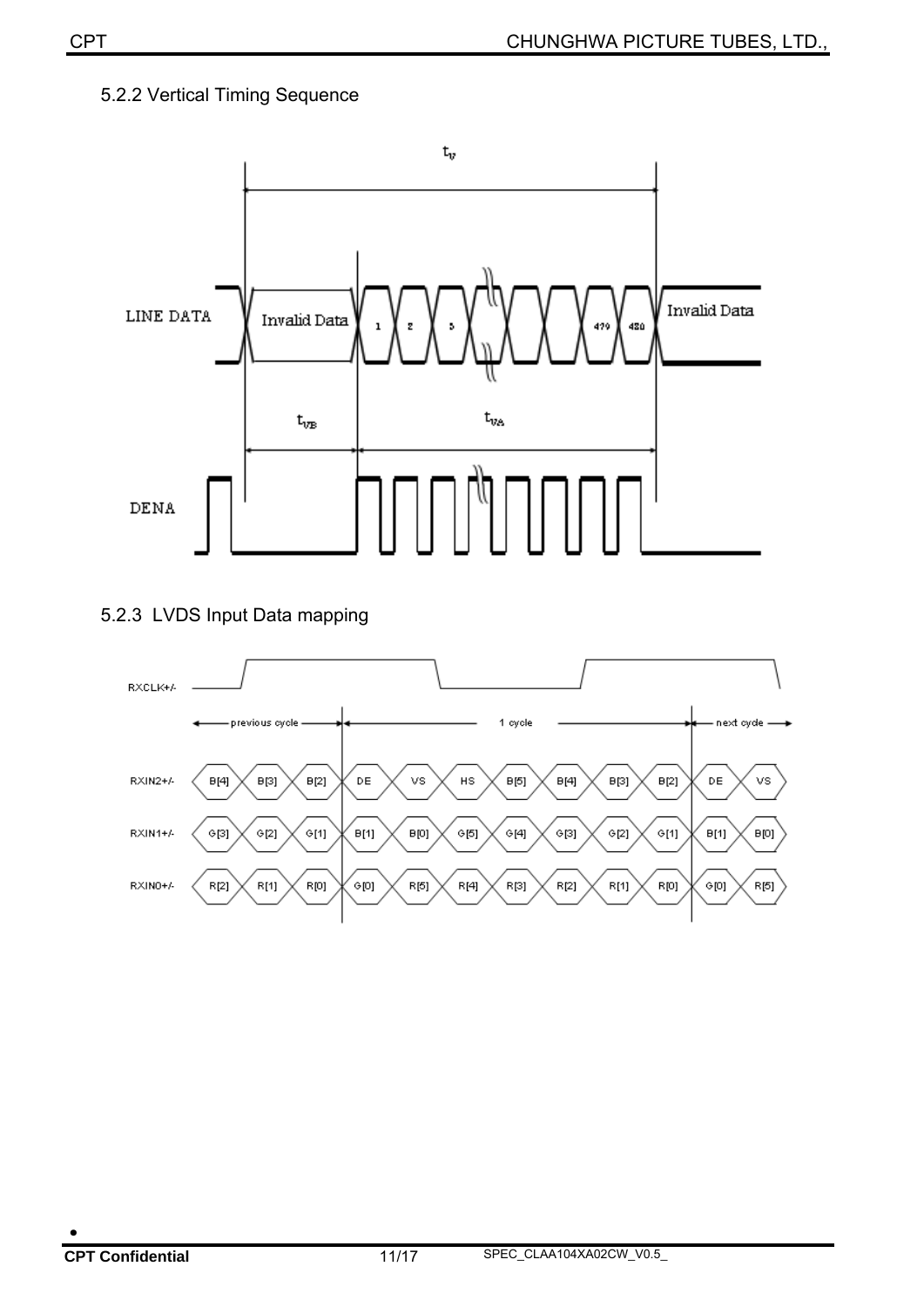|              | <b>INPUT</b>                                                                                                                                                            |             |             | R DATA           |                  |                  |                |             | <b>G DATA</b>  |                  |             |                  | <b>B DATA</b> |             |                |                |             |             |                |
|--------------|-------------------------------------------------------------------------------------------------------------------------------------------------------------------------|-------------|-------------|------------------|------------------|------------------|----------------|-------------|----------------|------------------|-------------|------------------|---------------|-------------|----------------|----------------|-------------|-------------|----------------|
| <b>COLOR</b> | G <sub>3</sub><br>R <sub>4</sub><br>R <sub>3</sub><br>R <sub>2</sub><br>R1<br>G <sub>5</sub><br>G4<br>G <sub>2</sub><br>R <sub>5</sub><br>R0<br>G1<br>G0<br><b>DATA</b> |             |             | B5               | <b>B4</b>        | B <sub>3</sub>   | <b>B2</b>      | <b>B1</b>   | B <sub>0</sub> |                  |             |                  |               |             |                |                |             |             |                |
|              |                                                                                                                                                                         | <b>MSB</b>  |             |                  |                  |                  | <b>LSB</b>     | <b>MSB</b>  |                |                  |             |                  | <b>LSB</b>    | <b>MSB</b>  |                |                |             |             | <b>LSB</b>     |
|              | <b>BLACK</b>                                                                                                                                                            | 0           | $\mathbf 0$ | 0                | 0                | 0                | 0              | 0           | 0              | 0                | 0           | 0                | 0             | 0           | $\mathbf 0$    | 0              | 0           | 0           | 0              |
|              | <b>RED(63)</b>                                                                                                                                                          | 1           | 1           | 1                | 1                | 1                | 1              | 0           | $\mathbf 0$    | $\mathbf 0$      | $\mathbf 0$ | $\mathbf 0$      | $\mathbf 0$   | 0           | $\overline{0}$ | $\mathbf 0$    | $\mathbf 0$ | 0           | 0              |
|              | GREEN(63)                                                                                                                                                               | 0           | 0           | $\mathbf 0$      | 0                | 0                | 0              | 1           | 1              | 1                | 1           | 1                | 1             | 0           | $\mathbf 0$    | 0              | 0           | 0           | 0              |
| <b>BASIC</b> | <b>BLUE(63)</b>                                                                                                                                                         | 0           | $\mathbf 0$ | $\mathbf 0$      | $\mathbf 0$      | 0                | 0              | 0           | 0              | $\mathbf 0$      | $\mathbf 0$ | 0                | 0             | 1           | 1              | $\mathbf 1$    | 1           | 1           | 1              |
| <b>COLOR</b> | <b>CYAN</b>                                                                                                                                                             | $\mathbf 0$ | $\mathbf 0$ | $\overline{0}$   | $\mathbf 0$      | $\mathbf 0$      | $\overline{0}$ | 1           | 1              | 1                | 1           | 1                | 1             | 1           | 1              | 1              | 1           | 1           | 1              |
|              | <b>MAGENTA</b>                                                                                                                                                          | 1           | 1           | 1                | 1                | 1                | 1              | 0           | $\mathbf 0$    | 0                | $\mathbf 0$ | 0                | 0             | 1           | 1              | $\mathbf 1$    | 1           | 1           | 1              |
|              | <b>YELLOW</b>                                                                                                                                                           | 1           | 1           | 1                | 1                | 1                | 1              | 1           | 1              | 1                | 1           | 1                | 1             | 0           | 0              | 0              | 0           | 0           | 0              |
|              | <b>WHITE</b>                                                                                                                                                            | 1           | 1           | 1                | 1                | 1                | 1              | 1           | 1              | 1                | 1           | 1                | 1             | 1           | 1              | 1              | 1           | 1           | 1              |
|              | RED(0)                                                                                                                                                                  | 0           | 0           | 0                | $\mathbf 0$      | $\mathbf 0$      | 0              | 0           | $\mathbf 0$    | $\mathbf 0$      | $\mathbf 0$ | 0                | 0             | 0           | 0              | $\overline{0}$ | 0           | 0           | $\overline{0}$ |
|              | RED(1)                                                                                                                                                                  | 0           | $\mathbf 0$ | 0                | $\mathbf 0$      | 0                | 1              | 0           | 0              | 0                | 0           | 0                | 0             | 0           | $\mathbf 0$    | 0              | 0           | 0           | 0              |
|              | RED(2)                                                                                                                                                                  | $\mathbf 0$ | 0           | 0                | $\mathbf 0$      | 1                | 0              | 0           | $\mathbf 0$    | 0                | 0           | 0                | 0             | 0           | 0              | 0              | 0           | 0           | 0              |
| <b>RED</b>   |                                                                                                                                                                         |             |             |                  |                  |                  |                |             |                |                  |             |                  |               |             |                |                |             |             |                |
|              |                                                                                                                                                                         |             |             |                  |                  |                  |                |             |                |                  |             |                  |               |             |                |                |             |             |                |
|              | <b>RED(62)</b>                                                                                                                                                          | 1           | 1           | 1                | 1                | $\mathbf 1$      | 0              | 0           | $\mathbf 0$    | 0                | $\mathbf 0$ | 0                | 0             | 0           | $\mathbf 0$    | $\mathbf 0$    | $\mathbf 0$ | 0           | $\mathbf 0$    |
|              | <b>RED(63)</b>                                                                                                                                                          | 1           | 1           | 1                | 1                | 1                | 1              | 0           | 0              | 0                | 0           | 0                | 0             | 0           | 0              | 0              | 0           | 0           | 0              |
|              | GREEN(0)                                                                                                                                                                | $\mathbf 0$ | $\mathbf 0$ | 0                | 0                | $\mathbf 0$      | $\mathbf 0$    | $\mathbf 0$ | $\mathbf 0$    | $\mathbf 0$      | $\mathbf 0$ | $\mathbf 0$      | $\mathbf 0$   | 0           | $\mathbf 0$    | $\mathbf 0$    | $\mathbf 0$ | $\mathbf 0$ | $\mathbf 0$    |
|              | GREEN(1)                                                                                                                                                                | 0           | $\mathbf 0$ | $\overline{0}$   | $\mathbf 0$      | $\mathbf 0$      | $\mathbf 0$    | 0           | $\mathbf 0$    | $\mathbf 0$      | $\mathbf 0$ | $\mathbf 0$      | 1             | 0           | $\mathbf 0$    | $\mathbf 0$    | 0           | 0           | 0              |
|              | GREEN(2)                                                                                                                                                                | 0           | 0           | 0                | $\mathbf 0$      | 0                | 0              | 0           | $\mathbf 0$    | 0                | 0           | 1                | 0             | 0           | 0              | 0              | 0           | 0           | 0              |
| <b>GREEN</b> |                                                                                                                                                                         |             |             |                  |                  |                  |                |             |                |                  |             |                  |               |             |                |                |             |             |                |
|              |                                                                                                                                                                         |             |             |                  |                  |                  |                |             |                |                  |             |                  |               |             |                |                |             |             |                |
|              | GREEN(62)                                                                                                                                                               | 0           | $\mathbf 0$ | 0                | 0                | 0                | 0              | 1           | 1              | 1                | 1           | 1                | 0             | 0           | $\mathbf 0$    | 0              | 0           | 0           | 0              |
|              | GREEN(63)                                                                                                                                                               | 0           | 0           | 0                | 0                | 0                | 0              | 1           | 1              | 1                | 1           | 1                | 1             | 0           | 0              | 0              | 0           | 0           | 0              |
|              | BLUE(0)                                                                                                                                                                 | 0           | $\mathbf 0$ | $\mathbf 0$      | 0                | $\mathbf 0$      | 0              | 0           | 0              | 0                | 0           | 0                | 0             | 0           | $\mathbf 0$    | 0              | 0           | 0           | 0              |
|              | BLUE(1)                                                                                                                                                                 | 0           | 0           | 0                | 0                | 0                | 0              | 0           | 0              | 0                | 0           | 0                | 0             | 0           | 0              | 0              | 0           | 0           | 1              |
|              | BLUE(2)                                                                                                                                                                 | $\pmb{0}$   | $\mathbf 0$ | $\mathbf 0$      | $\pmb{0}$        | $\pmb{0}$        | $\pmb{0}$      | $\pmb{0}$   | $\mathbf 0$    | $\mathbf 0$      | $\mathbf 0$ | $\pmb{0}$        | $\pmb{0}$     | $\pmb{0}$   | $\pmb{0}$      | $\mathbf 0$    | $\pmb{0}$   | $\mathbf 1$ | 0              |
| <b>BLUE</b>  |                                                                                                                                                                         |             |             |                  |                  |                  |                |             |                |                  |             |                  |               |             |                |                |             |             |                |
|              |                                                                                                                                                                         |             |             |                  |                  |                  |                |             |                |                  |             |                  |               |             |                |                |             |             |                |
|              | BLUE(62)                                                                                                                                                                | $\pmb{0}$   | $\pmb{0}$   | $\boldsymbol{0}$ | $\boldsymbol{0}$ | $\boldsymbol{0}$ | 0              | $\pmb{0}$   | $\pmb{0}$      | $\boldsymbol{0}$ | $\pmb{0}$   | $\boldsymbol{0}$ | 0             | $\mathbf 1$ | $\mathbf 1$    | $\mathbf 1$    | 1           | $\mathbf 1$ | 0              |
|              | BLUE(63)                                                                                                                                                                | $\pmb{0}$   | $\pmb{0}$   | $\pmb{0}$        | $\pmb{0}$        | $\pmb{0}$        | $\pmb{0}$      | $\pmb{0}$   | $\pmb{0}$      | $\pmb{0}$        | $\pmb{0}$   | $\mathbf 0$      | $\pmb{0}$     | 1           | 1              | 1              | 1           | 1           | 1              |

#### **5.3 Color data assignment**

【Note1】Definition of Gray Scale

 $\overline{\text{color}}(n)$ : (n) means the level of gray scale, the larger (n) means the brighter level. 【Note2】Data:1-High,0-Low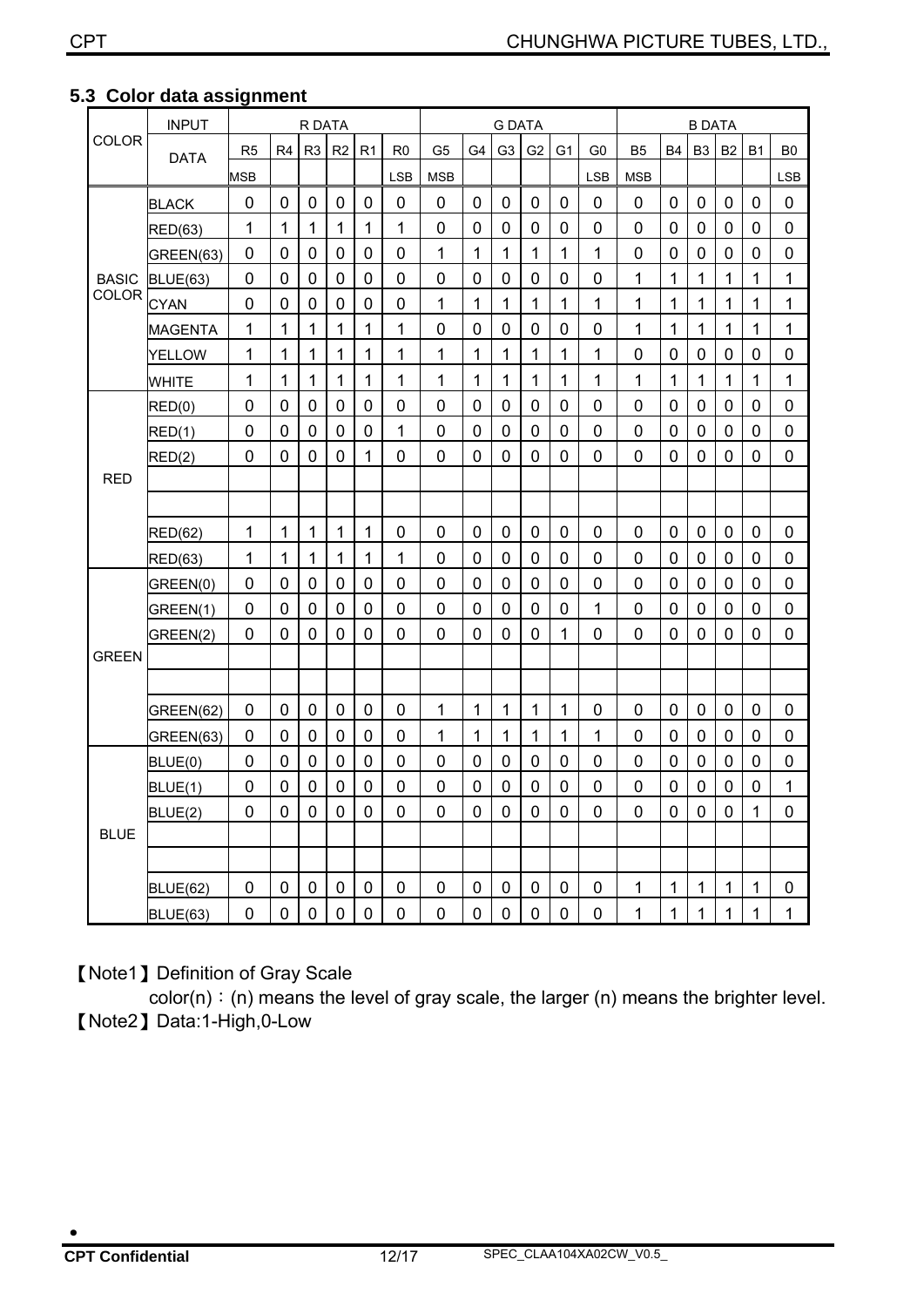### **6. MECHANICAL DIMENSION**

![](_page_12_Figure_3.jpeg)

[Note]: Tolerance is ±0.3mm unless noted

#### **6.2 Rear Side**

![](_page_12_Figure_6.jpeg)

[Note]:Tolerance is ±0.3mm unless noted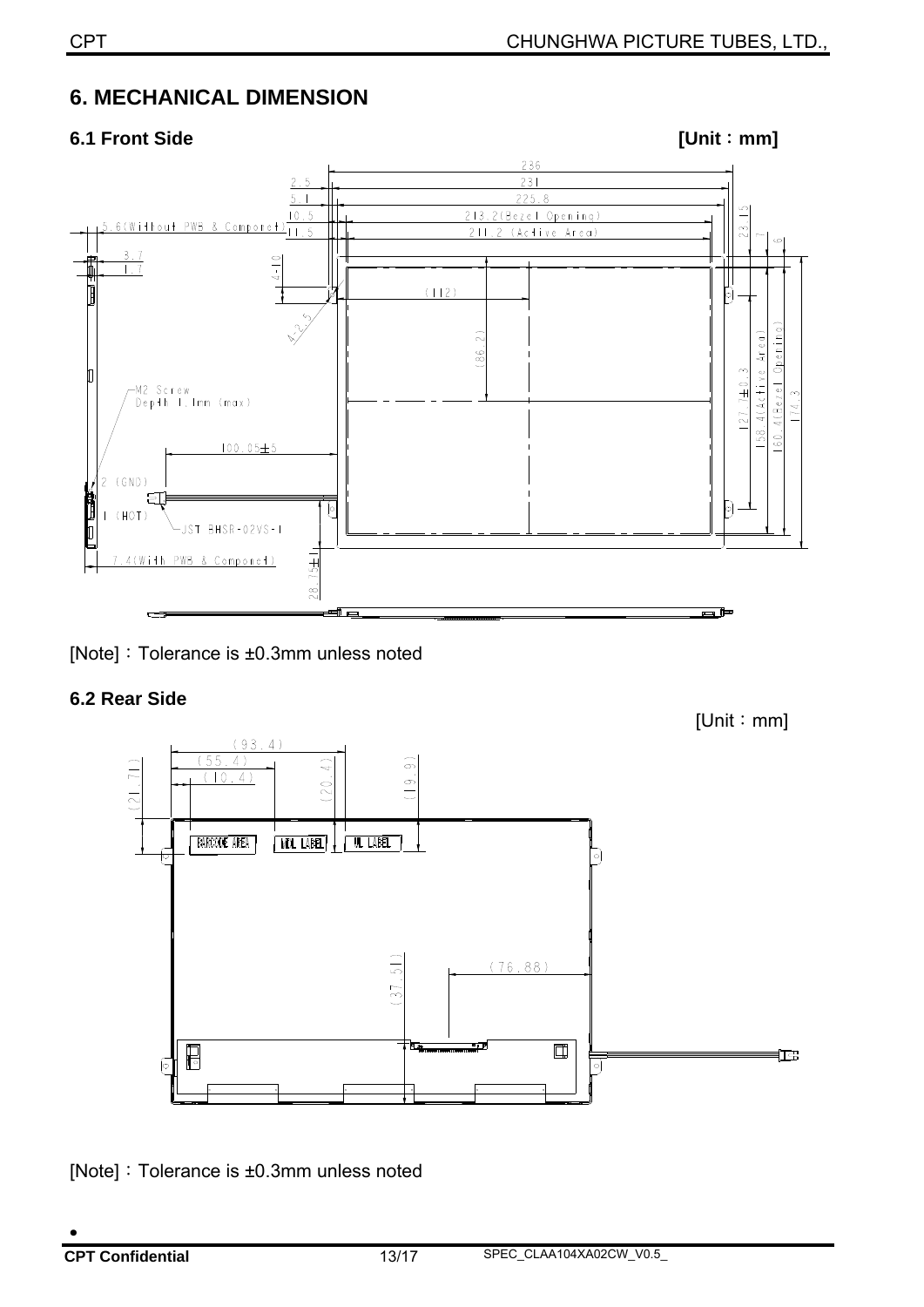|                                            |             |                 |                             |                |                |                |                 | Ta = $25^{\circ}$ C, V <sub>cc</sub> = 3.3V |
|--------------------------------------------|-------------|-----------------|-----------------------------|----------------|----------------|----------------|-----------------|---------------------------------------------|
|                                            | <b>ITEM</b> | <b>SYMBOL</b>   | <b>CONDITION</b>            | MIN.           | TYP.           | MAX.           | <b>UNIT</b>     | <b>NOTE</b>                                 |
| Constrast Ratio                            |             | CR              | Point-5                     | 400            | 500            |                |                 | *1)*2)*3)                                   |
| _uminance*)                                |             | Lw              | Point-5                     | 320            | 400            |                | $\text{cd/m}^2$ | *1)*3)                                      |
| uminance Uniformity                        |             | $\Delta L$      |                             | 70             | 80             |                | $\%$            | *1)*3)                                      |
| Response Time<br>(White - Black)           |             | $Tr+Tf$         | Point-5                     |                | 25             | 30             | ms              | $*1)*3*5)$                                  |
| Horizontal<br>Viewing<br>Angle<br>Vertical |             | Ψ               | $CR \ge 10$                 |                | 140            | --             | $\circ$         | $*1)*2)*4)$                                 |
|                                            |             | θ               | Point-5                     |                | 120            | --             | $\circ$         | *1)*2)*4)                                   |
|                                            | <b>NTSC</b> |                 |                             |                | 47             |                | $\frac{0}{0}$   |                                             |
|                                            | White       | Wx<br>Wy        |                             | 0.273<br>0.289 | 0.313<br>0.329 | 0.353<br>0.369 |                 |                                             |
| Color<br>Coordinate                        | Red         | Rx<br><b>Ry</b> | $\theta = \phi = 0^{\circ}$ | 0.528<br>0.287 | 0.568<br>0.327 | 0.608<br>0.367 |                 | *1)*3)                                      |
|                                            | Green       | Gx<br>Gy        | Point-5                     | 0.308<br>0.533 | 0.348<br>0.573 | 0.388<br>0.613 |                 |                                             |
|                                            | <b>Blue</b> | Bx<br>By        |                             | 0.120<br>0.064 | 0.160<br>0.104 | 0.200<br>0.144 |                 |                                             |

### **7. OPTICAL CHARACTERISTICS**

NOTE :

\*1)Measure condition:  $25^\circ$ C ±2 $^\circ$ C  $\cdot$  60±10%RH  $\cdot$  under10 Lux in the dark room.BM-5A (TOPCON), viewing angle2°, Vadj=3.3V Duty 100% or IL=260mA, after 10 minutes operation.

![](_page_13_Figure_7.jpeg)

\*2) Definition of contrast ratio:

Contrast Ratio (CR)= (White) Luminance of ON ÷ (Black) Luminance of OFF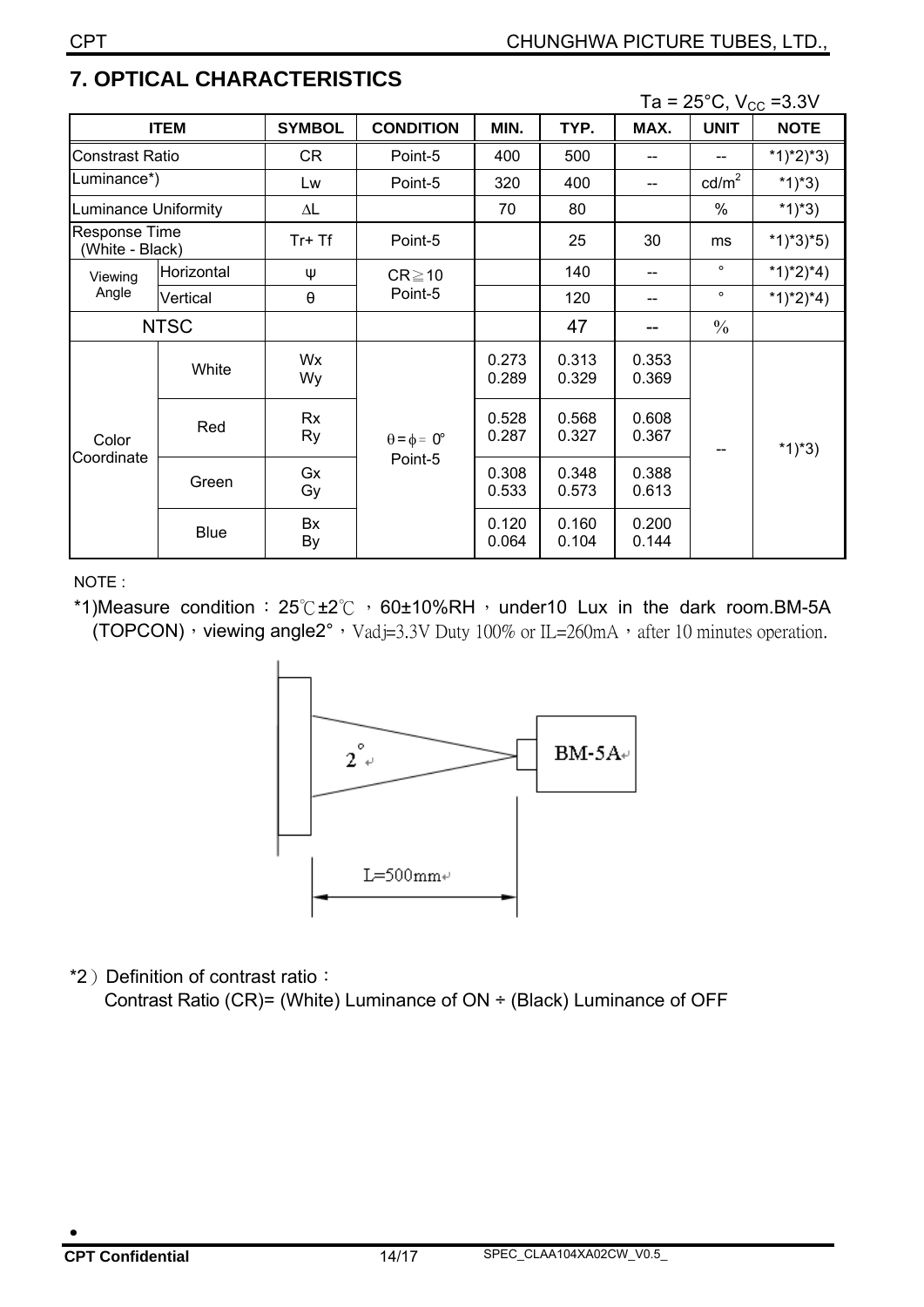3) Definition of luminance: Measure white luminance on the point 5 as figure8-1 Definition of Luminance Uniformity: Measure white luminance on the point1~9 as figure8-1  $\triangle L = [L(MIN)/L(MAX)] \times 100$ 

![](_page_14_Figure_2.jpeg)

![](_page_14_Figure_3.jpeg)

 \*4) Definition of Viewing Angle(θ,ψ),refer to Fig8-2 as below: These items are measured by EZ-CONTRAST (ELDIM) in the dark room. (no ambient light).

![](_page_14_Figure_5.jpeg)

Fig8-2 Definition of Viewing Angle

\*5) Definition of Response Time.(White-Black)

![](_page_14_Figure_8.jpeg)

Fig8-3 Definition of Response Time(White-Black)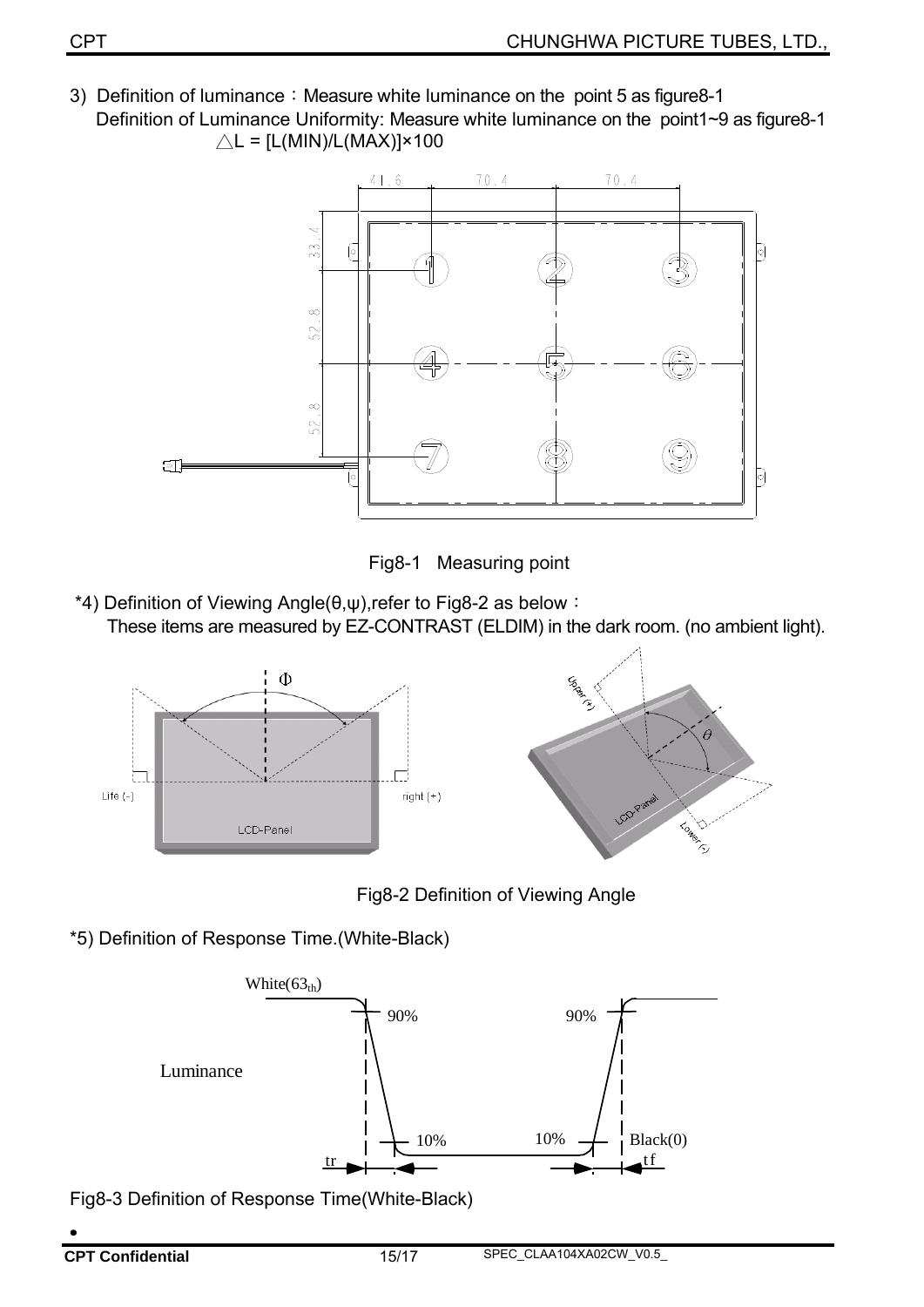### **8. RELIABILITY TEST**

#### **8.1. Temperature and humidity**

| TEST ITEMS                               | <b>CONDITIONS</b>                                 | <b>NOTE</b>     |
|------------------------------------------|---------------------------------------------------|-----------------|
| <b>High Temperature Operation</b>        | 70℃, 240Hrs                                       |                 |
| <b>High Temperature Storage</b>          | $80^{\circ}$ / 240Hrs                             |                 |
| High Temperature High Humidity Operation | 60°C , 90%RH , 240Hrs                             | No condensation |
| Low Temperature Operation                | $-20^{\circ}$ / 240Hrs                            |                 |
| Low Temperature Storage                  | $-30^{\circ}$ $\circ$ 240Hrs                      |                 |
| <b>Thermal Shock</b>                     | $-30^{\circ}$ C (0.5Hr) ~ 80 $^{\circ}$ C (0.5Hr) |                 |
|                                          | 200 cycles                                        |                 |
| Image Sticking                           | $25^{\circ}$ C; 4hrs                              |                 |
| <b>MTBF</b>                              | 20,000hrs                                         |                 |

[Note]:

Condition of Image Sticking test: 25 °C ± 2 °C

Operation with test pattern sustained for 4 hrs, then change to gray pattern immediately. After 5 mins, the mura must be disappeared completely .

![](_page_15_Picture_7.jpeg)

(a) Test Pattern (chess board Pattern ) (b) Gray Pattern

![](_page_15_Picture_9.jpeg)

#### **8.2. Shock and Vibration**

| <b>TEST ITEMS</b>            | <b>CONDITIONS</b>                                                                                                                                                                                                         |  |  |
|------------------------------|---------------------------------------------------------------------------------------------------------------------------------------------------------------------------------------------------------------------------|--|--|
| Shock<br>(Non-operation)     | Shock level:980m/s <sup>2</sup> (equel to 100G)<br>Waveform:half sinusoidal wave,6ms.<br>Number of shocks:one shock input in each direction of<br>three mutually perpendicular axes for a total of three<br>shock inputs. |  |  |
| Vibration<br>(Non-operation) | Frequency range:8~33.3Hz<br>Stroke: 1.3mm<br>Vibration: sinusodial wave, perpendicularaxis (both x, z<br>axis: 2Hrs, y axis 4Hrs).<br>Sweep: 2.9G, 33.3Hz-400Hz<br>Cycle:15min                                            |  |  |

#### **8.3 Electrostatic Discharge**

| <b>ITEM</b> | <b>CONDITION</b>                                                   | <b>NOTE</b> |
|-------------|--------------------------------------------------------------------|-------------|
| ESD         | $1150pF \cdot 330\Omega \cdot \pm 8kV&\pm 15kV$ air & contact test | $*1$        |
|             | $ 200pF \tcdot 0\Omega \tcdot \tpm 200V$ contact test              | *′ን<br>▃    |

Note: Measure

1: LCD glass and metal bezel

2: IF connector pins